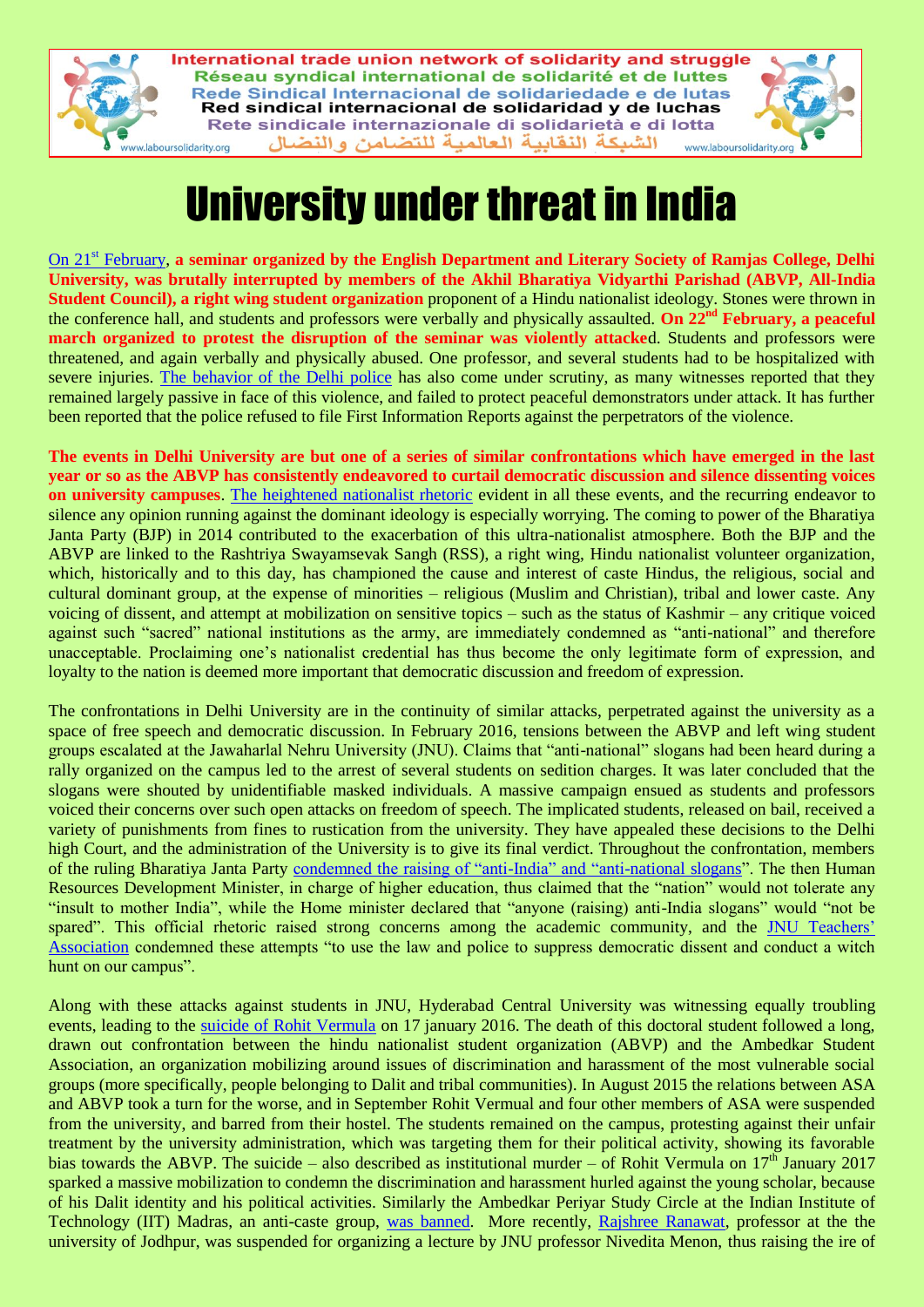the ABVP, who took issue with false allegations that Professor Menon questioned the status of Kashmir as an integral part of India.

The events of 21<sup>st</sup> and 22<sup>nd</sup> February in Delhi are in line with these previous confrontations. The seminar, organized on 21<sup>st</sup> February around the theme *Cultures of protest* was condemned as "anti-national", the ABVP taking issue with the presence, among the speakers of Umar Khalid, one of the students involved in the JNU protests in 2016. The situation remains tensed, and another cultural [event had to be cancelled](http://www.hindustantimes.com/delhi/du-drama-khalsa-college-postpones-event-after-abvp-says-safety-not-guaranteed/story-C8bgnvDYsoORt0HQzfGN6O.html) as the ABVP ominously declared that security could not "be guaranteed" if it had "anti-national content". One can notice here a pattern: any critical opinion voiced regarding government policy, sensitive topics such as Kashmir, or the Indian army gives rise to instant condemnation, violence and ban.

**Recent attacks directed against students and professors of Delhi University ought to be strongly condemned, and their right to express their opinions, openly and freely ought to be guaranteed**. The ABVP's actions, aiming at humiliating and intimidating students and professors are indefensible. The role of the Delhi police, its failure to protect the students as they were being assault, and its reported refusal to file First Information Reports on their behalf ought to be a subject of inquiry. More generally, [the repeated attacks](https://kafila.online/2017/02/26/statement-condemning-violence-at-ramjas-college-students-alumna-and-associates-of-department-of-english-delhi-university/) against universities (JNU, Hyderabad University and Delhi University, among others) are extremely troubling, and signal a shrinking of the democratic space, in general, and a threat against the space of the university in particular, which has always been a space where students and teachers can interact freely and safely, and voice different opinions, respectful of each other. We want to express our solidary to the students, teachers and staff of Delhi University, in their mobilization to defend their university as a space for critical thinking and democratic discussion.

## Attaques contre l'Université en Inde

**[Le 21 février](http://indianexpress.com/article/blogs/abvp-aisa-protest-students-delhi-university-what-is-differently-at-stake-4545936/)**, **un séminaire organisé par le département d'anglais du Ramjas college de l'université de Delhi a été interrompu violemment par des membres de l'Akhil Bharatiya Vidyarthi Parishad (ABVP, All-India Student Council), une organisation étudiante d'extrême droite**, défenseur d'une idéologie nationaliste hindoue. Des pierres ont été lancées à l'intérieur de la salle de conférence, et les étudiants et professeurs ont été pris à parti, verbalement et physiquement. **Le 22 février, une manifestation non violente organisée par les étudiants de l'Université de Delhi pour protester contre les évènements de la veille, a de nouveau fait l'objet d'attaques, verbales et physiques de la part de membres de l'ABVP**. Un professeur, et plusieurs étudiants, ont été hospitalisés. [Le rôle de la police](https://kafila.online/2017/02/23/abvp-riots-in-delhi-university-with-police-protection/) semble également extrêmement ambigu : de nombreux témoins ont souligné la passivité des forces de l'ordre, qui n'ont pas essayé de protéger les manifestants. D'autre part, les policiers auraient refusé d'enregistrer les plaintes des étudiants à l'encontre des auteurs de ces violences.

**Ces évènements s'inscrivent dans la lignée d'attaques répétées conduites par l'ABVP, depuis plus d'un an, visant à mettre un terme à toute possibilité de débat démocratique, et à toute expression de dissension sur les campus universitaires**. [Cette exacerbation d'une rhétorique nationaliste,](https://thewire.in/110921/violent-binaries-nationalism-ramjas-abvp/) et la volonté de faire taire toute expression d'opinions contraires à la doxa dominante est particulièrement inquiétante. L'arrivée au pouvoir du Bharatiya Janta Party (BJP) au niveau national en 2014 a exacerbé cette atmosphère ultra-nationaliste. Le BJP et l'ABVP sont tous deux liées au Rashtriya Swayamsevak Sangh (RSS), une organisation nationaliste hindoue qui, historiquement, et aujourd'hui encore s'est érigée en défenseur des intérêts de la « majorité » religieuse, sociale et culturelle, les hindous de caste, au détriment des minorités – religieuses (musulmanes et chrétiennes), tribales, et de basse caste. Toute forme de mobilisation sur des sujets controversés – le statut du Cachemire, par exemple – toute critique vis-à-vis d'institutions nationales « sacrées », à commencer par l'armée, sont immédiatement condamnées comme « antinationales », et à ce titre, coupables. Les protestations de loyauté nationaliste apparaissent alors comme la seule parole légitime, et la fidélité à la nation devient plus importante que la liberté d'expression et le dialogue démocratique.

Les violences qui ont éclaté à l'université de Delhi se placent dans la continuité d'attaques similaires perpétrées à l'encontre de l'université en tant qu'espace de discussion démocratique et de dissension. En février 2016, la Jawaharlal Nehru University, une des principales universités de Delhi, fut au cœur d'une intense controverse. Des accusations selon lesquelles des slogans « anti-indiens » et « anti- nationaux » auraient été entendus au cours d'un rassemblement sur le campus conduisirent à l'arrestation de plusieurs étudiants, accusés de sédition. Ces évènements donnèrent lieu à une mobilisation massive de la part des étudiants et professeurs à Delhi et dans le reste du pays, au nom de la protection de la liberté d'expression. Les trois étudiants arrêtés, libérés sous caution, ainsi que d'autres étudiants impliqués, ont fait l'objet de sanctions variées, amendes, renvoi de l'université, obligation de quitter les résidences étudiantes, … Ils ont fait appel contre ces sanctions auprès de la Cour Suprême de Delhi, et l'administration de l'université doit, à ce jour, statuer sur leur cas. Tout au long de ces affrontements, des membres du gouvernement appartenant au BJP ont exprimé leur aversion vis-à-vis de slogans « anti-Indien » et « [anti-nationaux](http://indianexpress.com/article/india/india-news-india/anti-india-acts-cannot-be-tolerated-say-rajnath-singh-smriti-irani-on-afzal-guru-ruckus-at-jnu/) ». Le ministre du Développement des Ressources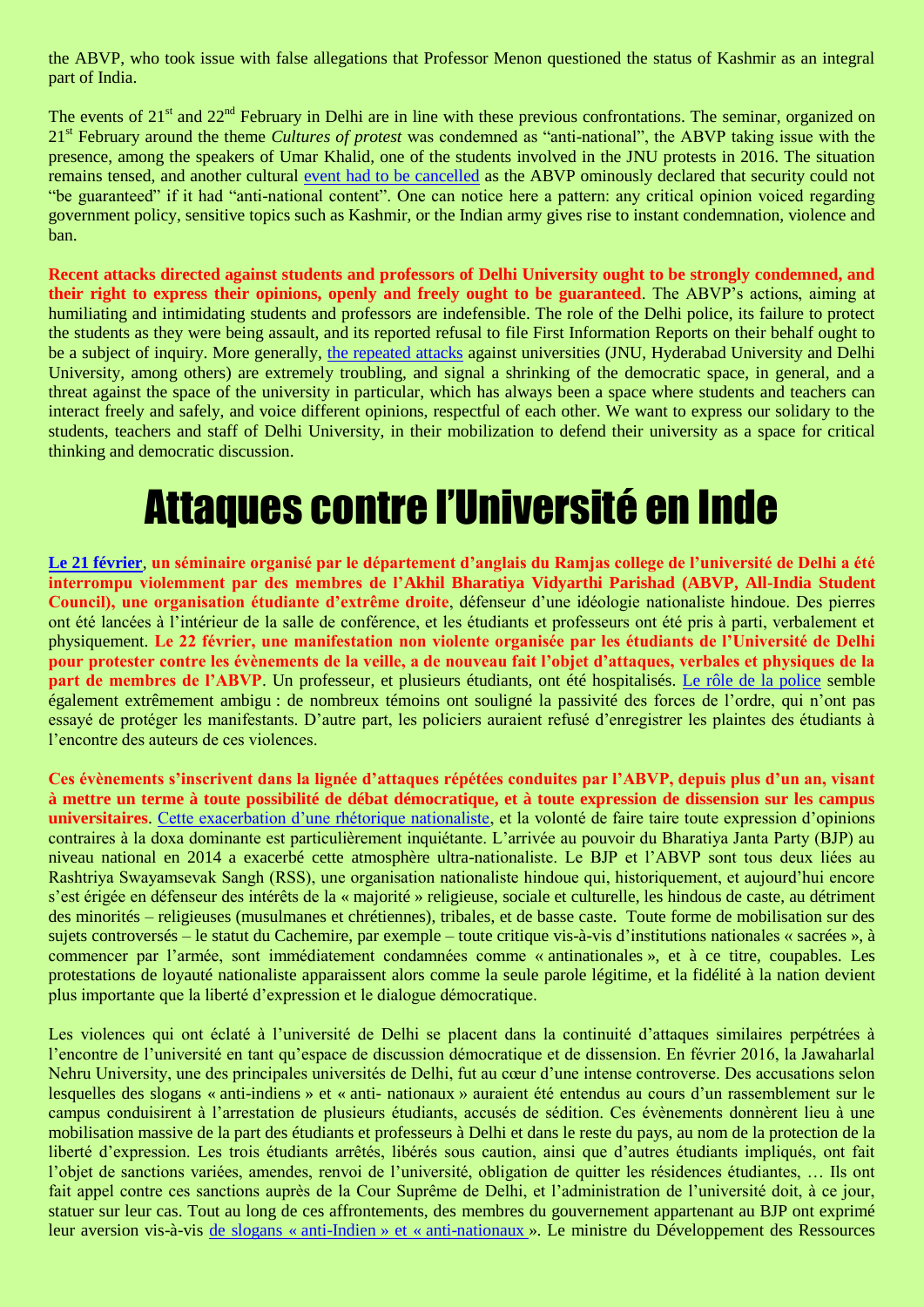Humaines, en charge de l'enseignement supérieur, proclama ainsi que la « nation » ne tolérerait aucune « insulte à notre mère l'Inde (mother India) », tandis que le ministre de l'Intérieur déclarait que « quiconque proférant des slogans contre l'Inde » ne « serait pas épargné ». L'adoption de cette rhétorique par des membres du parti au pouvoir conduisit la [communauté académique](http://timesofindia.indiatimes.com/city/delhi/JNUTA-expresses-opposition-to-attempts-to-use-the-law-and-police-to-suppress-democratic-dissent-and-conduct-a-witch-hunt-on-our-campus/articleshow/50972886.cms) à s'inquiéter de ces tentatives « d'utiliser la loi et la police pour réprimer toute expression démocratique de dissidence, et mettre en place une véritable chasse aux sorcières sur les campus. »

En parallèle avec ces attaques contre les étudiants de JNU, des évènements tout aussi troublants se déroulaient à l'Université d'Hyderabad, dans le centre du pays, suite au [suicide de Rohit Vermula,](http://www.caravanmagazine.in/reportage/from-shadows-to-the-stars-rohith-vemula) le 17 janvier 2016. La mort de ce doctorant faisait suite à un affrontement entre le l'organisation étudiante nationaliste hindou (ABVP) et l'Ambedkar Student Association, une organisation luttant contre les discriminations et persécutions dont sont victime les étudiants membres des catégories sociales les plus vulnérables (en particulier les étudiants appartenant aux communautés « Dalit », longtemps connues comme « intouchables », caractérisées, aujourd'hui encore, par une grande vulnérabilité économique, et victimes d'importante discriminations, en raison de leur statut social et rituel considéré comme dégradé et inférieur). Depuis août 2015, Rohit Vermula et l'Ambedkar Students Association entretenaient des relations tendues avec l'ABVP, en raison de leurs opinions politiques divergentes. En septembre 2015, Rohit Vermula et quatre autre membres de l'ASA furent expulsé de leur résidence étudiante. Ils restèrent cependant sur le campus, continuant de protester contre leur victimisation, l'administration de l'université prenant clairement partie en faveur de l'ABVP. Le suicide de Rohit Vermula le 17 janvier conduisit à une mobilisation de masse, condamnant la discrimination dont il avait fait l'objet, du fait de son identité Dalit, et de ses activités politiques. On peut citer de multiples autres exemples de victimisation d'individus et de groupes en raison de leurs opinions politiques, comme la décision de l'Indian Institute of Technology (IIT) de Madras [d'interdire l'Ambedkar Periyar Study Circle,](http://economictimes.indiatimes.com/news/politics-and-nation/iit-madras-re-recognises-ambedkar-periyar-study-circle/articleshow/47581356.cms) une organisation anti-caste. Plus récemment, [Rajshree Ranawat,](http://indianexpress.com/article/india/jodhpur-university-professor-who-organised-nivedita-menons-lecture-suspended-4529005/) professeur à l'unviersité de Jodhpur, fut suspendue pour avoir invité Nivedita Menon, professeur à JNU, pour donner une conférence. L'ABVP s'offusqua de rumeurs – par ailleurs infondées – selon lesquelles N. Menon aurait, au cours de cette conférence, remis en question le statut du Cachemire comme composante à part entière de l'Inde.

Les évènements des 21 et 22 février s'inscrivent dans la lignée de ces affrontements. Le séminaire organisé le 21 février, portant sur le thème *Cultures of protest*, a ainsi été condamné pour son caractère « anti-national » par l'ABVP, notamment en raison de la présence, parmi les intervenants, d'Umar Khalid, un des étudiants impliqués dans les affrontements à JNU en 2016. Les troubles continuent, et un autre évènement culturel a dû [être annulé](http://www.hindustantimes.com/delhi/du-drama-khalsa-college-postpones-event-after-abvp-says-safety-not-guaranteed/story-C8bgnvDYsoORt0HQzfGN6O.html) suite à l'annonce faite par l'ABVP que la sécurité « ne pourrait être garantie » s'il contenait « des éléments antinationaux ».

**Les attaques récentes à l'encontre des étudiants et professeurs de l'Université de Delhi doivent être condamnées, et leur droit d'expression sauvegardé. Les actions de l'ABVP, visant à humilier, effrayer et intimider les étudiants sont injustifiables. Le rôle de la police de Delhi, son incapacité à protéger les étudiants attaqués et son refus d'enregistrer leurs plaintes doit faire l'objet d'une enquête**. De façon générale, [les attaques, répétées,](https://kafila.online/2017/02/26/statement-condemning-violence-at-ramjas-college-students-alumna-and-associates-of-department-of-english-delhi-university/) contre les espaces universitaires (JNU, Université d'Hyderabad, Université de Delhi) sont extrêmement inquiétantes, et signalent une réduction de l'espace démocratique.

El 21 de febrero, un seminario organizado por el English Department and Literary Society of Ramjas College de la Universidad de Delhi fue interrumpido violentamente por miembros de la Akhil Bharatiya Vidyarthi Parishad (ABVP, Consejo de Estudiantes de toda la India ), una organización de estudiantes de extrema derecha, defensora de la ideología nacionalista hindú. Lanzaron piedras al interior de la sala de conferencias agrediendo así, verbal y físicamente, a los estudiantes y profesores.

El 22 de febrero, una manifestación pacífica organizada por los estudiantes de la Universidad de Delhi para protestar en contra de los acontecimientos del día anterior, fue también atacada por los miembros de la ABVP. Un maestro y varios estudiantes fueron hospitalizados. El papel de la policía también fue muy ambiguo: numerosos testigos hicieron hincapié en la pasividad de las fuerzas de seguridad, que no trataron de proteger a los manifestantes. Por otro lado, la policía se negó a registrar las quejas de los estudiantes ante la violencia de los agresores. Los recientes ataques contra estudiantes y profesores de la Universidad de Delhi deben ser condenados, y su derecho de expresión salvaguardados. Las acciones de la ABVP para humillar, asustar e intimidar a los estudiantes son injustificables. El papel de la policía de Delhi, su fracaso para proteger a los estudiantes atacados y su negativa a registrar sus quejas deben ser investigadas. En general, los ataques que se repiten contra espacios universitarios (JNU, Universidad de Hyderabad, Delhi University) son extremadamente perturbadores e indican una reducción del espacio democrático.